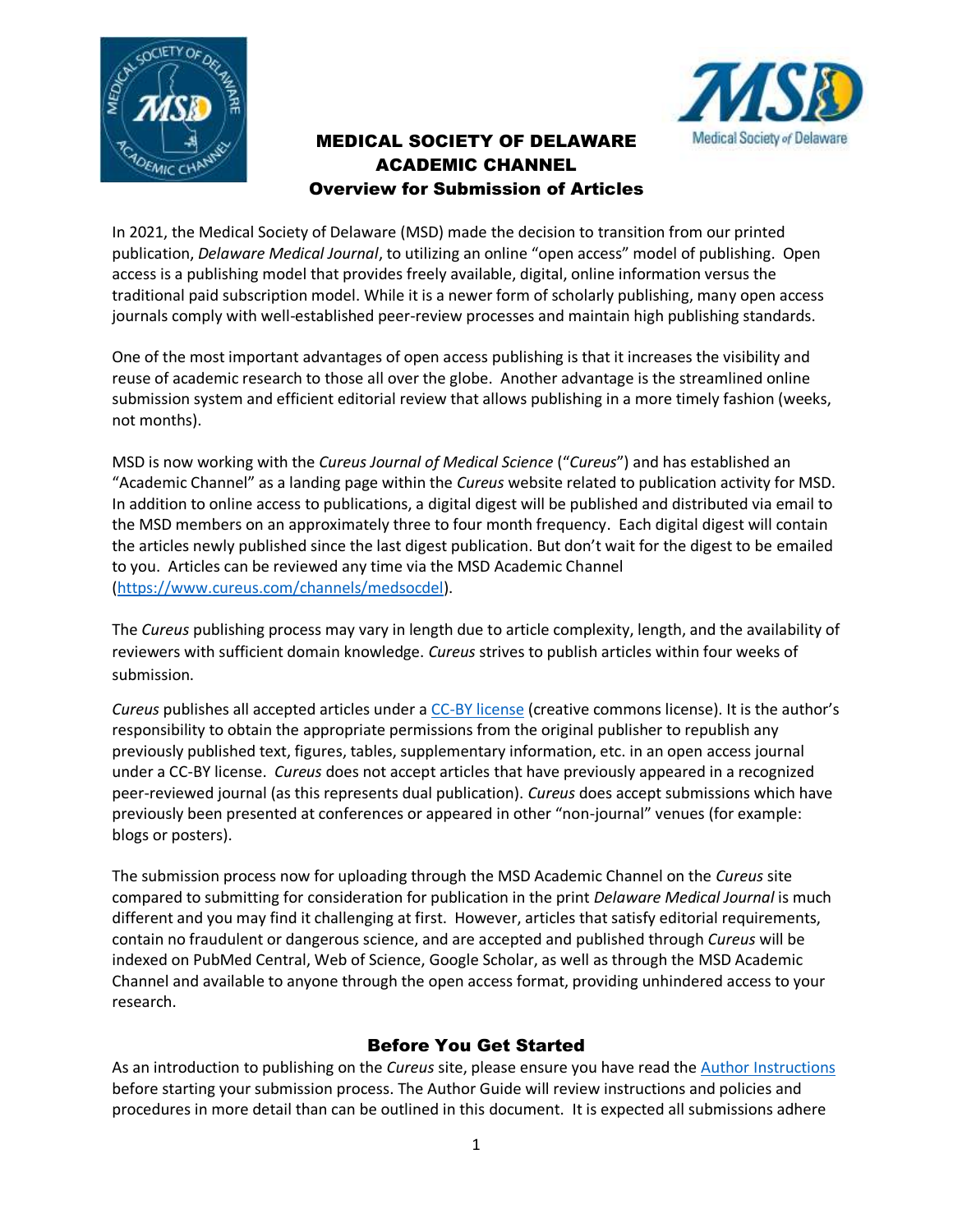to the designated formatting requirements. Please write and format your article offline before starting your submission. You can then copy and paste the text into the appropriate section. Only the submitting author can edit the article, author names, and affiliations. If you are submitting on behalf of an author, you must sign in with the author's account before continuing. The Author Instructions will provide you with detailed information for each step of the process in submission.

Please ensure the article fits within the journal's scope by referring to the [Topics Not Currently Accepted](https://www.cureus.com/author_guide#!/overview/unaccepted-article-types) section.

Note that you have the ability to use different media with your article (figures, tables, videos, 3D model). Visit the [Media Guide](https://www.cureus.com/media_guide#!/overview/adding-media) for detailed instructions on adding each media type, as well as seeing examples of unacceptable media.

Authors are required to suggest a minimum of five reviewers (with email addresses) when submitting their draft (i.e., "author-invited reviewers"). Inviting multiple reviewers helps to accelerate the review process. Peer-reviewers should have relevant domain knowledge. Credible reviewers should be those who are unbiased and will provide critical feedback. Medical students may not be invited to peer review. Reviewers are vetted by the *Cureus* editorial staff with a specific focus on relevant scientific expertise to ensure that comprehensive criticism is provided, thus ensuring the publishing process is both fruitful and efficient. Cureus makes available a [list of eligible peer reviewers](https://www.cureus.com/publish/articles/82240-multicancer-screening-tests-not-ready-for-prime-time-but-encouraging-early-results/reviewers/edit) for you to search to see if your reviewer already has a Cureus account. If not, you'll be prompted to enter your identified peer reviewer's basic information. If your article is approved for peer review, each reviewer will receive an email invitation to review (and register with Cureus if they haven't already).

In addition to author-invited reviewers, the *Cureus* editorial staff will handpick selected members of the *Cureus* editorial board and/or allied specialists from the larger scientific community to review articles within their area of specialty. A minimum of two completed reviews are required to satisfy peer review and one of these reviews must be from a *Cureus*-invited reviewer (one from the author-invited reviewer list and one from the Cureus-identified reviewers). The MSD Academic Channel Editors also take part in the review process.



### **Overview of the Publication Process**

[https://www.cureus.com/author\\_guide#!/overview/step-by-step-overview](https://www.cureus.com/author_guide#!/overview/step-by-step-overview)

- 1. All articles must be submitted by an author through the online system. If you encounter technical issues during the submission process, please email [support@cureus.com.](mailto:support@cureus.com) Please be sure to utilize a legitimate email address for communication purposes.
- 2. The submitting author enters all article information and adds the article text along with any relevant media. The author is required to disclose any relevant conflicts of interest and adhere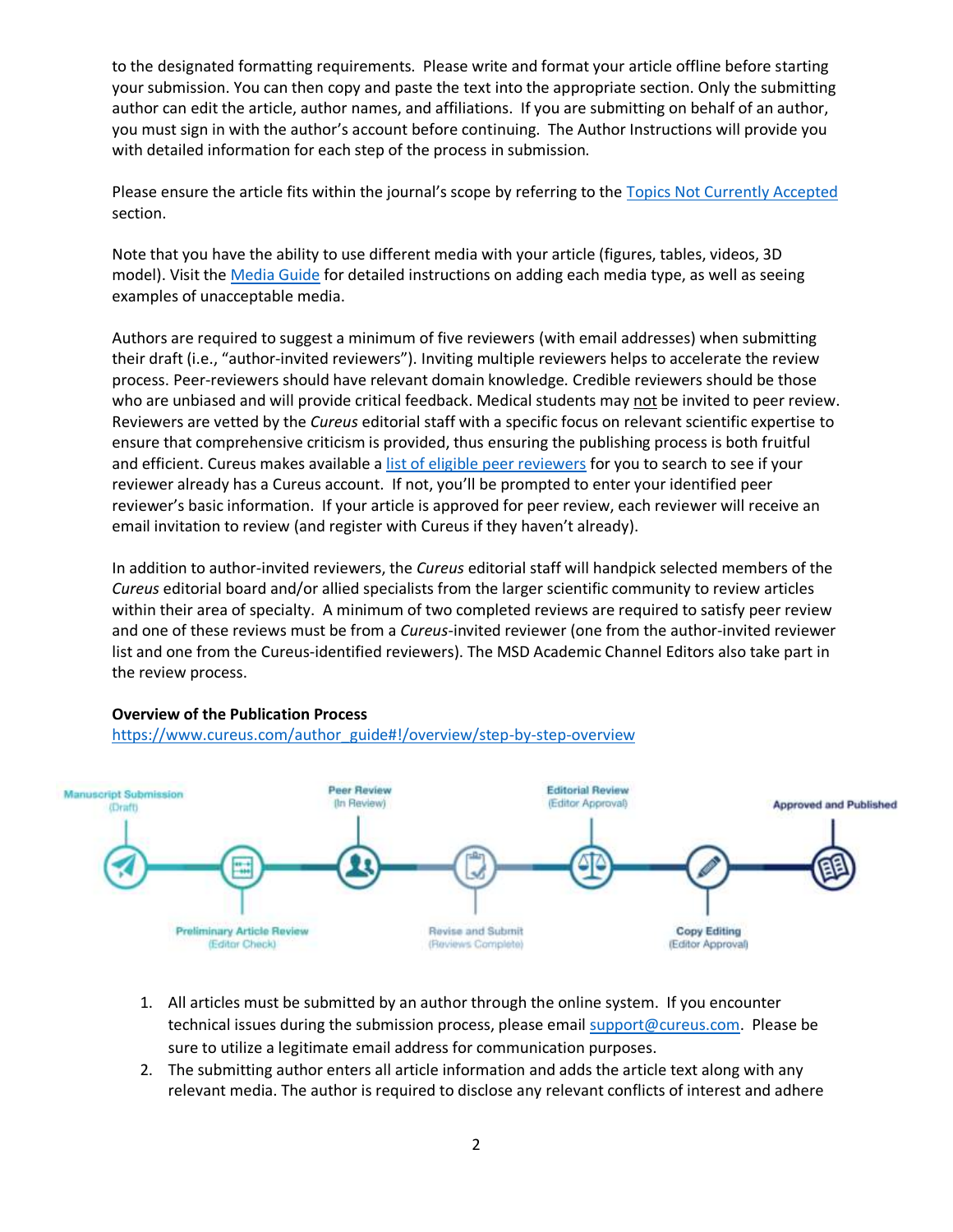to any relevant ethics statements. The author also enters contact information for at least five potential reviewers.

- 3. The author submits the article for Editor Check and a preliminary review by the *Cureus* editorial team. Based on this review, the article will be directed in one of the following ways:
	- a. Approved for peer review If all *Cureus* editorial requirements have been met, the article will be approved for peer review.
	- b. If severe language issues are present, language editing from a third-party service will be required prior to resubmission.
	- c. Deferred for revisions The following issues will require correction by the author before our editorial review can proceed.
		- Scientific/study-related revisions needed
		- Too much text is duplicated from cited sources
		- Tables that are incomprehensible, contain multiple values in a single cell or are submitted as figures
		- Missing media items
		- Videos that don't play
		- Visible identifying patient information
		- Figures that are blurry, stretched, skewed, too dark or require cropping
	- d. Desk rejected The article is outside the scope of the journal, not applicable to the global health care community or is otherwise ill-suited for publication (e.g., faulty study design).
	- e. Blocked The article is in direct violation of submission policies (e.g., plagiarism, academic fraud, attempts to circumvent peer or editorial review). Submitting authors of articles blocked for plagiarism or fraud will be permanently banned from *Cureus*.
- 4. The article earns preliminary acceptance and is approved for peer review after all *Cureus* editorial requirements have been addressed.
- 5. The article is unlocked for editing when two reviews have been submitted, one of which must be from a *Cureus*-invited reviewer. (This requirement will be waived for all articles if no *Cureus*invited review has been submitted within 21 days.) The author may now choose to:
	- a. Wait for additional reviews before revising and submitting for publication approval (Editor approval) while also providing an explanation of the revisions.
	- b. Make revisions and request that the article is re-reviewed by one or more reviewers who completed a review during the first round of review.
	- c. Make revisions and submit for publication approval while also providing an explanation of the revisions.

Authors have the option to end the peer review period for all reviewers once their article has satisfied the *Cureus* peer review requirements. Authors who are waiting on a *Cureus*-invited review (and have received at least one review from an author-invited reviewer) can also choose to end the review period for the remaining author-invited reviewers.

- 6. Once the article has been submitted for Editor Approval, an editor will conduct a final editorial review to confirm the article's suitability for publication. This includes ensuring that all reviewer comments have been acknowledged and addressed appropriately.
- 7. If the revised manuscript does not adequately reflect reviewer feedback, the editor is likely to defer publication of the article. The author is notified that further revision is required. If the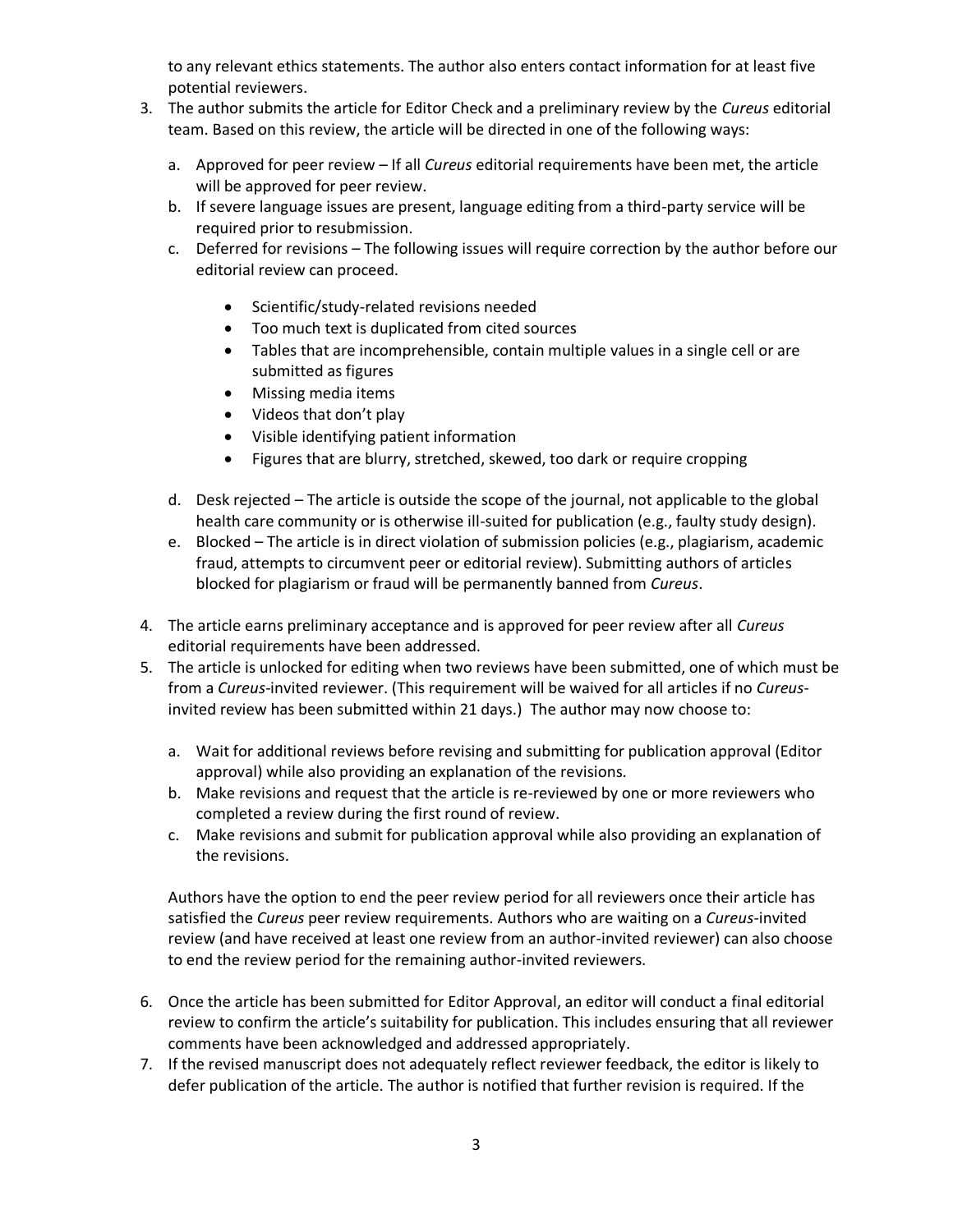completed peer review is determined to be illegitimate, the review will be rejected and the article returned to peer review.

8. After the editor has completed their review the article will enter the copy editing queue. The copy editor may choose to email the submitting author directly with questions. The article is approved for publication when copy editing has been completed and the author is notified that they can now sign in and publish the article from their dashboard.

# **Overview of Instructions for Submitting Articles**

## **Go to the MSD Academic Channel page to begin the process of submission –**

<https://www.cureus.com/channels/medsocdel>

Authors should upload their articles through the Medical Society of Delaware Academic Channel, hosted on the *[Cureus.com](https://www.cureus.com/)* website, so as to designate the article as a channel article.

### **Create an Account/Sign In**

Before you can start the submission process, you will first need to create an account with *Cureus*. If you have an existing account with *Cureus*, please sign in.

Once you have created an account/signed in, click on the button on th[e MSD Academic Channel](https://www.cureus.com/channels/medsocdel) to "submit your research." You will be prompted to indicate whether your article is a channel article. Please select, "Yes, this is a channel article." This designates your article is an MSD Academic Channel article.

**As indicated above, please read through all instructions first to ensure you have addressed the requirements before starting the submission process**. It will save you time in the long run to modify your article to meet the requirements prior to uploading.

Please ensure you have read th[e Author Instructions](https://www.cureus.com/author_guide#!/author-instructions/submitting-an-article) before starting your submission process. The Author Guide will review instructions and policies and procedures in more detail than can be outlined in this document. Note: you will be requested to list five credible author-invited reviewers in the initial process, listing their name and email address. The system will contact them when it comes time for the peer review process. It is helpful to provide advance notice to your colleagues to ensure they are willing to assist.

## **Please remove any text styling before copying and pasting your text into the appropriate field in the submission process.**

## **Designating Article type**

[https://www.cureus.com/author\\_guide#!/overview/accepted-article-types](https://www.cureus.com/author_guide#!/overview/accepted-article-types)

The system will ask what type of research you are submitting. From the pull down menu, you have the choice of:

- Original Article reports original research and is classified as primary literature.
- Review Article gives an overview of existing literature in a field, often identifying specific problems or issues and providing a balanced analysis derived from available published work on the topic.
- Case Report presents the details of real patient cases from medical or clinical practice.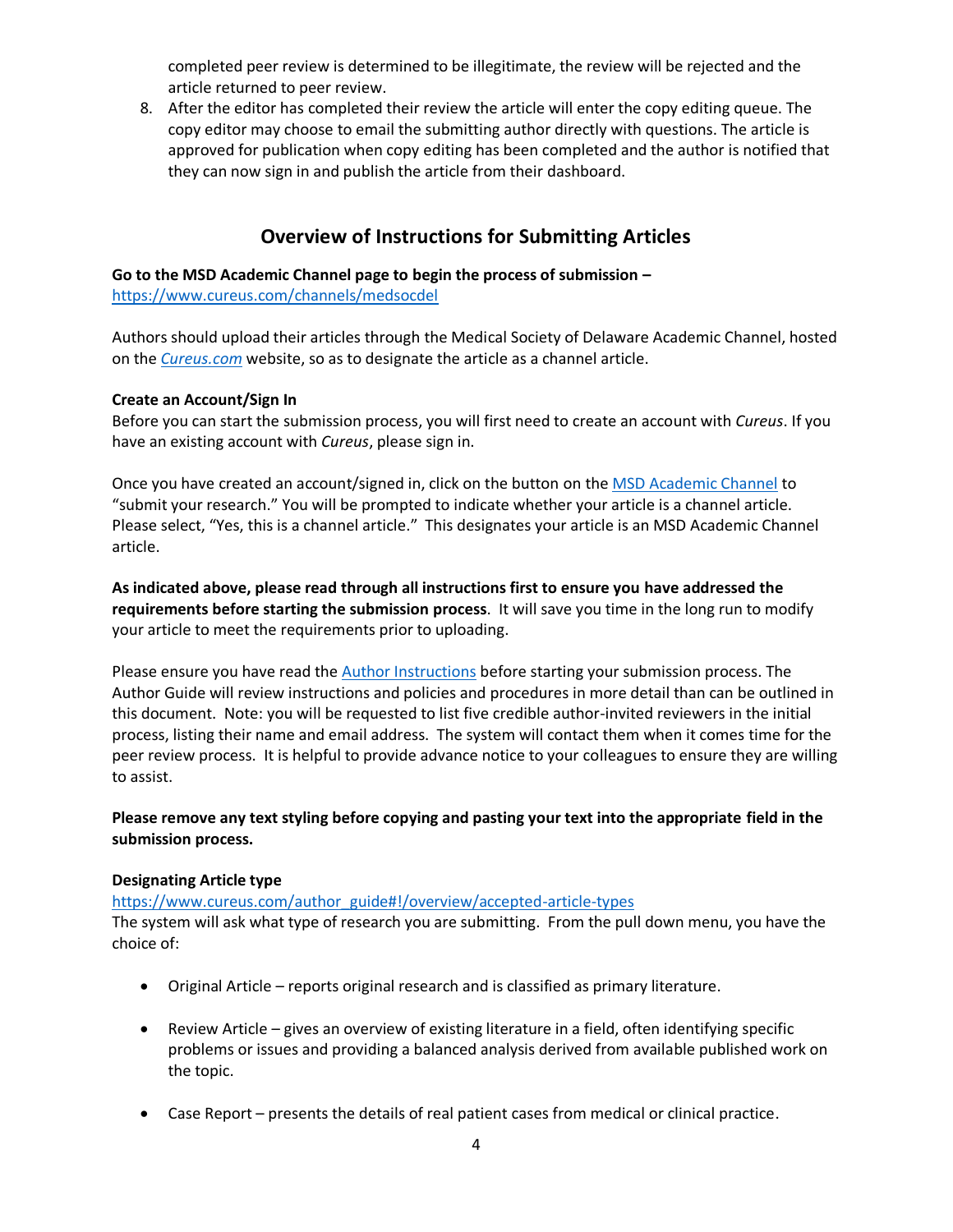- Technical Report formal report designed to convey technical information in a clear and easily accessible format.
- Editorial opinion or perspective piece on a relevant, timely topic. **NOTE: EDITORIALS WILL ONLY BE APPROVED IF SUBMITTED BY SENIOR CLINICIANS OR RESEARCHERS WITH AN ESTABLISHED** *CUREUS* **PUBLISHING HISTORY**.

Once you have designated the article type, it cannot be changed after moving on to the next section. Note the author and reference limitations for each type of article. Please be sure to understand the different types of submission and limitations before choosing.

### **High Level Overview of Requirements**

[https://www.cureus.com/author\\_guide#!/author-instructions/submitting-an-article](https://www.cureus.com/author_guide#!/author-instructions/submitting-an-article)

It is highly recommended to review th[e Author Guide for Submitting an Article](https://www.cureus.com/author_guide#!/author-instructions/submitting-an-article) to ensure your submission meets the expectations prior to actually starting the submission process. Below are just of few of the highlights outlined that are needed to satisfy the *Cureus* editorial requirements.

The Title must be in APA style format and no acronyms, initialisms, or abbreviations used, except for common abbreviations such as COVID-19, HIV, MRI, etc.

The abstract has a 3,500 character limit and are only permitted in original articles.

All articles must adhere to the Cureus formatting styles:

- No paragraph indentations or bulleted lists
- Only one line return after each paragraph
- Only one space between sentences

Numbers 1-9 should be spelled out except in cases of measurement (e.g., 7 mm). Numbers higher than nine should be entered numerically (10, 100, 463, etc.).

References should be cited using square brackets and should not be used anywhere in your article except for the in-text citations. Reference citations may be placed mid-sentence or at the end of a sentence (but before the period). For multiple references, list as follows: [1-4], [5,9-12], etc. Footnotes are not permitted. Citations are not permitted in figure, table, video, or 3D model titles, but should instead be included in the media legend or table cells.

Articles with one to two sentence conclusions will not be accepted.

Identifying Keywords - Users who have published an article in *Cureus* or opted in to our peer review panel will be prompted to select up to 20 keywords to ensure they are matched with articles in their areas of interest and expertise. When you start typing in the keyword field, a list of suggested keywords will be displayed so you can make your selection. (New keywords cannot be added at this time, but don't worry – the *Cureus* list is quite extensive.) Peer reviewers will then be matched with relevant articles based on their keywords.

### **Detailed Reference Formatting Requirements**

[https://www.cureus.com/author\\_guide#!/author-instructions/references](https://www.cureus.com/author_guide#!/author-instructions/references)